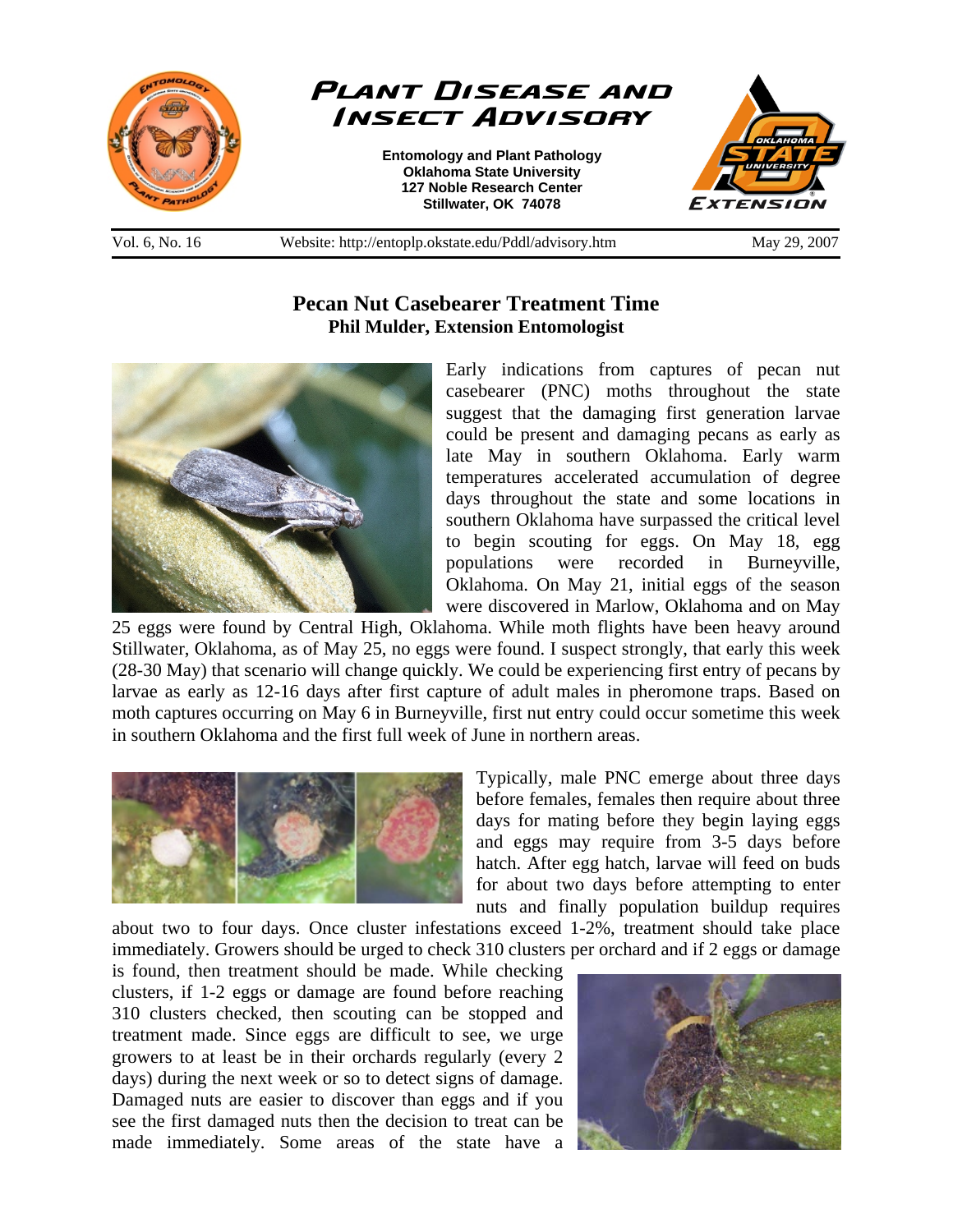tremendous crop and there may be a temptation to let the casebearer do some selective thinning so you don't have to later, especially with large seeded cultivars. Please, avoid this temptation, since it puts the casebearer in control and not the grower. Subsequent generations can build rapidly under these conditions and a 10% loss can quickly escalate into a 50% loss.

Treatment choices can include any of the chemicals from the following table, but consideration should be given to using something gentle to preserve beneficial organisms. Early use of synthetic pyrethroids, carbamates and organophosphates for this insect pest are not recommended. These latter materials are cleared for use in pecan and are presented here for information and consideration on other pests. In addition to the considerations mentioned here, if livestock are utilizing the orchard floor, growers should pay careful attention to grazing restrictions associated with some of these chemicals. Whenever using insect growth regulators, it is strongly suggested to use a spreader/sticker to increase residual capacity of these materials. Do not use these materials around any bodies of water as they may cause adverse effects on aquatic organisms. Likewise, do not use spinosad products around bees, as this material is highly toxic to honey bees.

| <b>Common Name</b>              | <b>Chemical Name</b> | <b>Chemical Class</b> |
|---------------------------------|----------------------|-----------------------|
| Lorsban $4Er$                   | Chlorpyrifos         | Organophosphate       |
| Malathion                       | Malathion            | Organophosphate       |
| Imidan                          | Phosmet              | Organophosphate       |
| Cypermethrin <sup>r</sup>       | Ammo                 | Synthetic Pyrethroid  |
| Esfenvalerate <sup>r</sup>      | Asana                | Synthetic Pyrethroid  |
| Zeta-cypermethrin <sup>r</sup>  | Mustang-Max          | Synthetic Pyrethroid  |
| Gamma-cyhalothrin <sup>r</sup>  | Proaxis              | Synthetic Pyrethroid  |
| Lambda-cyhalothrin <sup>r</sup> | Warrior              | Synthetic Pyrethroid  |
| Spinosad                        | SpinTor or           | Fermentation By-      |
|                                 | Entrust              | Product               |
| Tebufenozide                    | Confirm              | Insect growth         |
|                                 |                      | regulator             |
| Methoxyfenozide                 | Intrepid             | Insect growth         |
|                                 |                      | regulator             |
| Difulbenzuron                   | Dimilin              | Chitin-synthesis      |
|                                 |                      | inhibitor             |
| Bacillus thuringiensis          | Javelin, Dipel,      | Bacterial insecticide |
|                                 | many other names     |                       |

\_\_\_\_\_\_\_\_\_\_\_\_\_\_\_\_\_\_\_\_\_\_\_\_\_\_\_\_\_\_\_\_\_\_\_\_\_\_\_\_\_\_\_\_\_\_\_\_\_\_\_\_\_\_\_\_\_\_\_\_\_\_\_\_\_\_\_\_\_\_\_\_\_\_\_\_\_\_

Table 1. List of common insecticides that can be used for controlling pecan nut casebearer and other pests in pecan.

<sup>r</sup> Restricted use Chemical, for purchase and use by certified applicators only.